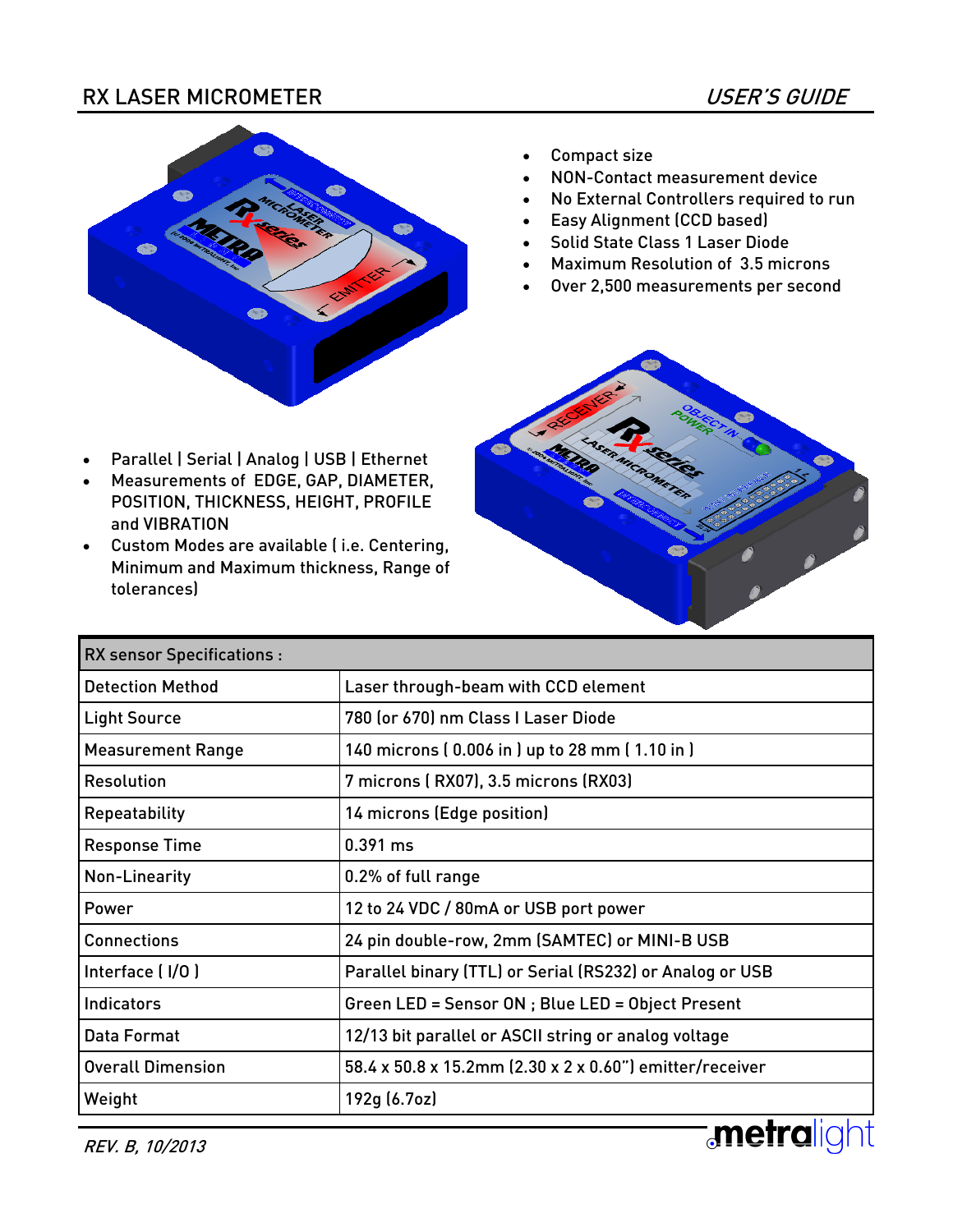**:metralight** 

The RX sensor is a self contained photoelectric sensor. Output can be in a 12/13 bit parallel/serial data or analog voltage format. The RX is capable of real time data acquisition and processing, and allows fast and accurate measurements. Standard MODES can be set for EDGE 1, EDGE 2, GAP,CENTER, DI-AMETER, FIRST EDGE (solid mode) and FIRST DIAMETER (first object that is fully in the scanning line). CUSTOM MODES are available and can be customer defined. For example: minimum diameter, maximum diameter and center position.

The RX series has 4 interface options: parallel (TTL,5V), serial (RS232), analog (voltage 0-5V) or USB (Universal Serial Bus). Other CUSTOM interface can be provided upon request (Parallel - 3.3V, Analog current, Ethernet, RS422, RS485, SPI...).



Fig. 1: RX sensor Back View , parallel, serial or analog interface



Fig. 2: Mini-B USB connector (USB interface)

The RX sensor processes and sends output data in pixels. Pixel size is 7µm for RX07 and 3.5µm for RX03.

For example: The Rx07 sends out the number 800 : 800x7 = 5600µm = 5.6mm.

Conversion in mm or inches is done with external SW. Serial interface (RS232) or USB (Universal Serial Bus) can be customized for any output units.

Please call if you have any other specific requirements.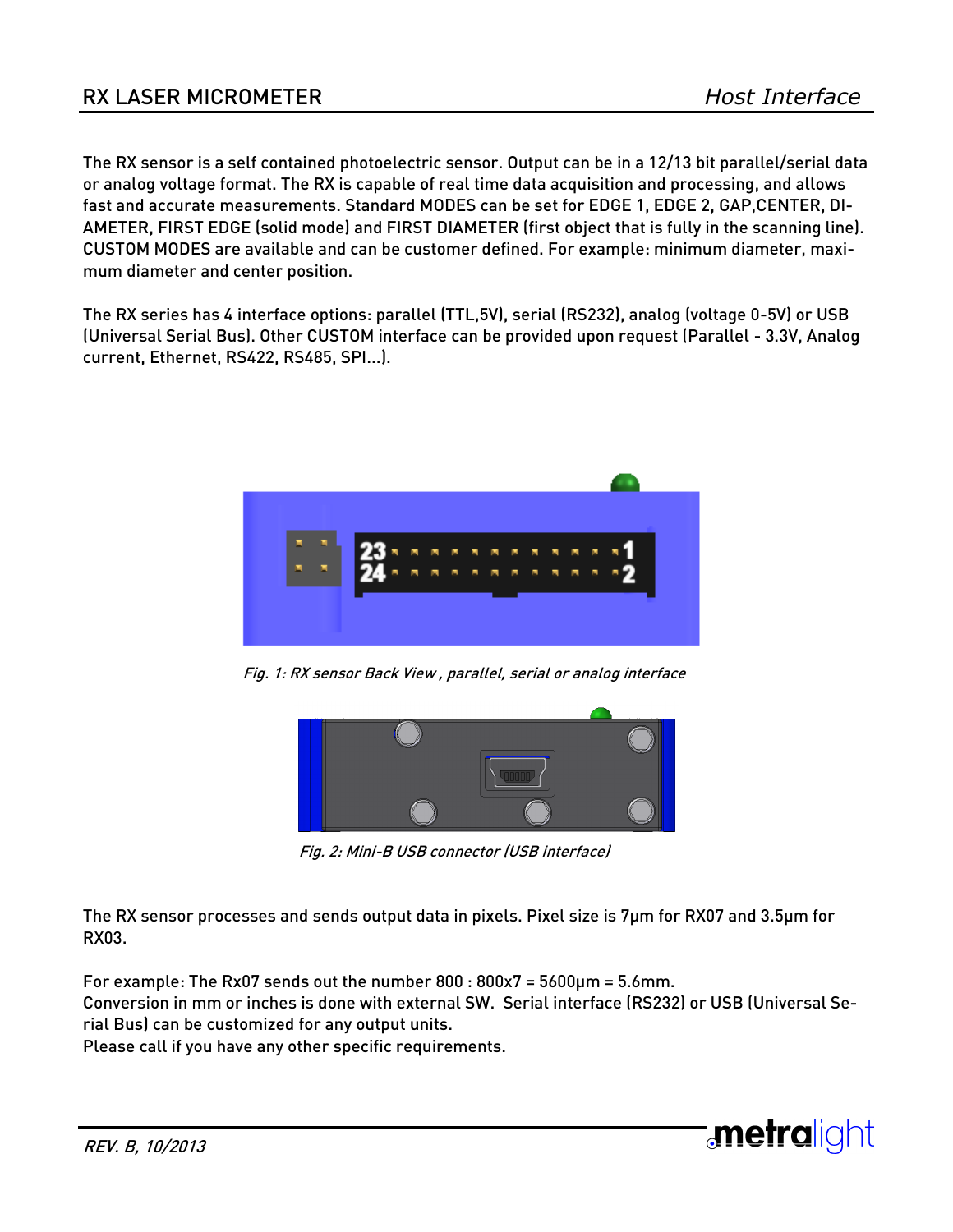### RX LASER MICROMETER

| <b>PIN</b>       | 1/0        | <b>NAME</b> | <b>DESCRIPTION</b> | <b>PIN</b> | 1/0        | <b>NAME</b>      | <b>DESCRIPTION</b>                |
|------------------|------------|-------------|--------------------|------------|------------|------------------|-----------------------------------|
| $\mathbf{1}$     | <b>OUT</b> | DATA0       | Data bit 0 (LSB)   | 13         | <b>OUT</b> | DATA12           | Data bit 12 (MSB)*                |
| $\overline{2}$   | <b>OUT</b> | DATA1       | Data bit 1         | 14         | <b>OUT</b> | DATA_READY       | Data Ready at end of              |
| <sub>3</sub>     | <b>OUT</b> | DATA2       | Data bit 2         |            |            |                  | <b>Measurement cycle</b>          |
| $\overline{4}$   | <b>OUT</b> | DATA3       | Data bit 3         | 15         | IN         | <b>TRIGGER</b>   | <b>Triggers Meas. Cycle</b>       |
| $5\overline{)}$  | <b>OUT</b> | DATA4       | Data bit 4         | 16         | <b>OUT</b> | <b>OBJECT IN</b> | <b>Object Present</b>             |
| $\boldsymbol{6}$ | <b>OUT</b> | DATA5       | Data bit 5         | 17         | IN         | MO               | <b>Measurement Mode (Edge,</b>    |
| 7                | <b>OUT</b> | DATA6       | Data bit 6         | 18         | IN         | M1               | Diameter, Gap),<br>see MODE TABLE |
| 8                | <b>OUT</b> | DATA7       | Data bit 7         | 19         | IN         | M <sub>2</sub>   |                                   |
| 9                | <b>OUT</b> | DATA8       | Data bit 8         | 20         | IN         | <b>FILTER</b>    | <b>Filters out small objects</b>  |
| 10               | <b>OUT</b> | DATA9       | Data bit 9         |            |            |                  | (e.g. dust)                       |
| 11               | <b>OUT</b> | DATA10      | Data bit 10        | 21,22      | <b>PWR</b> | +PWR             | $+12$ to $+24$ VDC                |
| 12               | <b>OUT</b> | DATA11      | Data bit 11(MSB)   | 23,24      | GND        | GND              | Ground                            |

Table 2: Pinout

### Pinout

# Timing Diagram

\* Pin 13 NOT USED for 7µm models



| Symbol          | <b>Description</b>       | Min. | <b>Typ</b> | Max. |
|-----------------|--------------------------|------|------------|------|
| tCYCLE (µs)     | 1 cycle time             |      |            | 417  |
| $t$ RESP $(us)$ | Response time            | 10   |            | 415  |
| tTRIGGERH (µs)  | <b>TRIGGER HIGH time</b> |      |            |      |

Fig. 3: Timing Diagram

Table 3: Timing Diagram

![](_page_2_Picture_10.jpeg)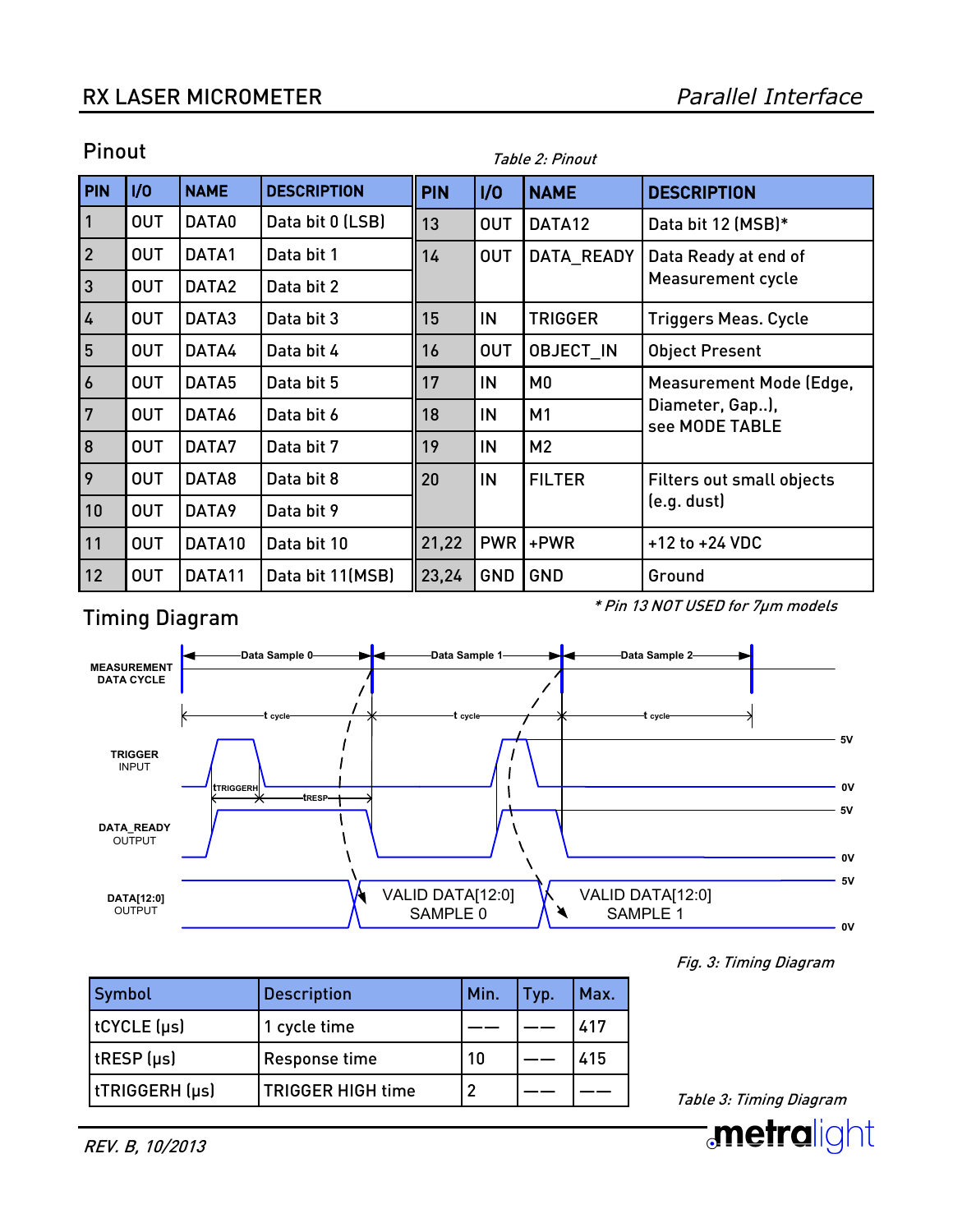HIGH to LOW transition on the TRIGGER, commences a data output at the end of the current measurement cycle. The HIGH to LOW signal on the DATA\_READY confirms a Valid Data event. The maximum response time between the TRIGGER input and the DATA\_READY output is 417 µs. This DATA is presented to the output pins and retained until the next TRIGGER event. In the absence of a TRIGGER event, the previous data will be held indefinitely. This process allows slow processing computers to bypass several measurement cycles between measurement readings. MODE changes during measurement will not take effect until the next measurement cycle. See Flowchart on next page for typical operation.

| MODE #         | M <sub>2</sub> bit | M1 bit | M0 bit   | <b>Sensor Output Mode</b>                               |  |
|----------------|--------------------|--------|----------|---------------------------------------------------------|--|
| 0              | 0                  | O      | 0        | Edge 1                                                  |  |
|                | 0                  | 0      |          | Edge 2                                                  |  |
| $\overline{2}$ | 0                  |        | O        | <b>Diameter</b>                                         |  |
| 3              | 0                  |        |          | Gap                                                     |  |
| 4              |                    | 0      | $\Omega$ | <b>Center</b>                                           |  |
| 5              |                    | 0      |          | First EDGE (position of the first solid edge)           |  |
| 6              |                    |        | $\Omega$ | <b>First DIAMETER (first full diameter measurement)</b> |  |
| 7              |                    |        |          | <b>CUSTOM</b>                                           |  |

### Measurement Modes

\* See Sample Applications page for details

Table 4: Measurement Modes

**:metralight** 

\*\* Please see pinout (previous page), for location of M0, M1, M2

\*\*\* 0 is logical "0" (GND), 1 is logical "1" (+5V, VCC), TTL LEVELS

### Accesories, Software, Cables

METRALIGHT, Inc. provides an available PCkit package option (i.e. Parallel PCI bus I/O card, PCkit Terminal, a Windows based SW, Source codes in VB or USB kit) for collection, processing and display of data.

Various custom cables (e.g. Sensor to DB25) are also available. Please call if you have any other specific requirements.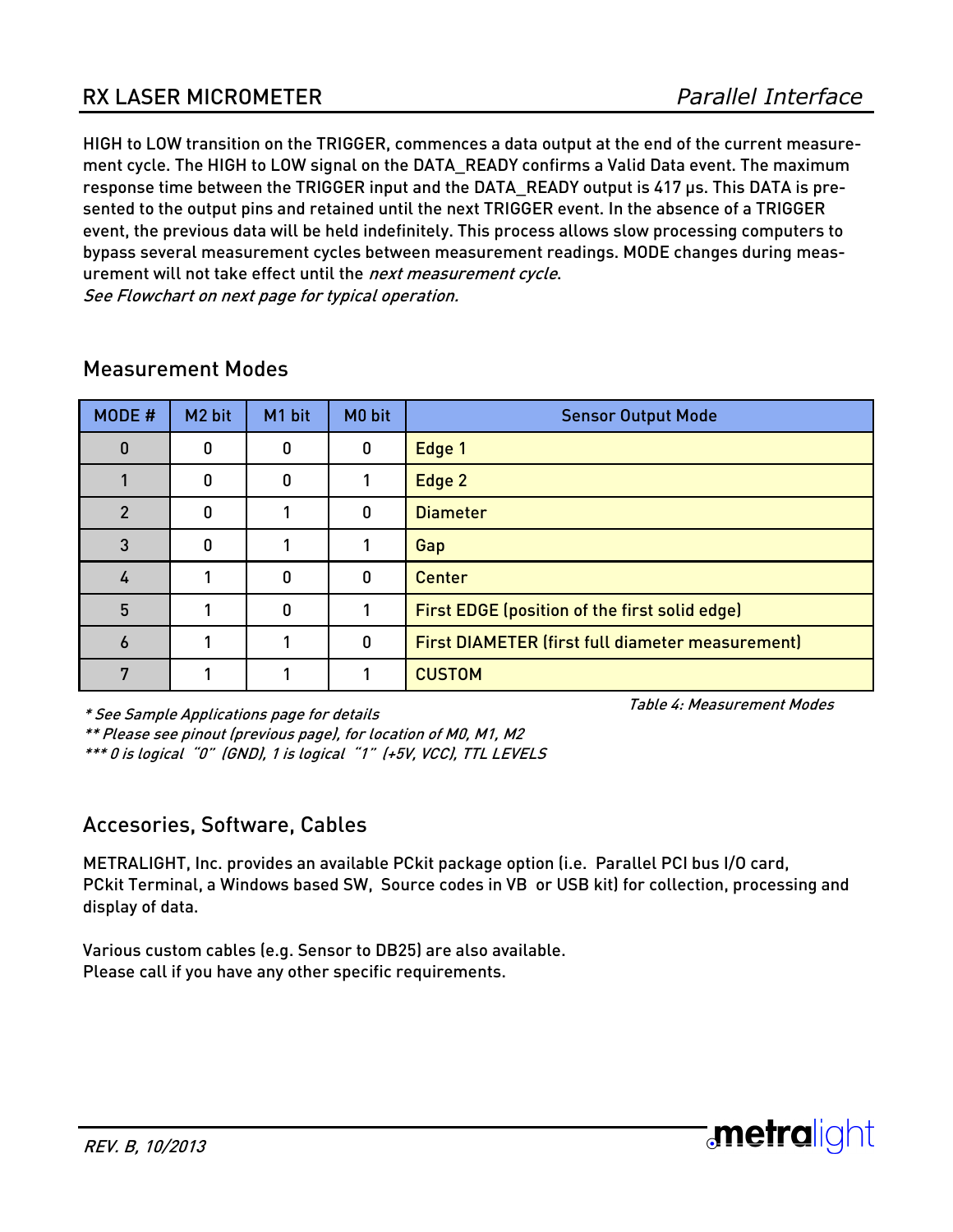## Typical Operation Flowchart

![](_page_4_Figure_3.jpeg)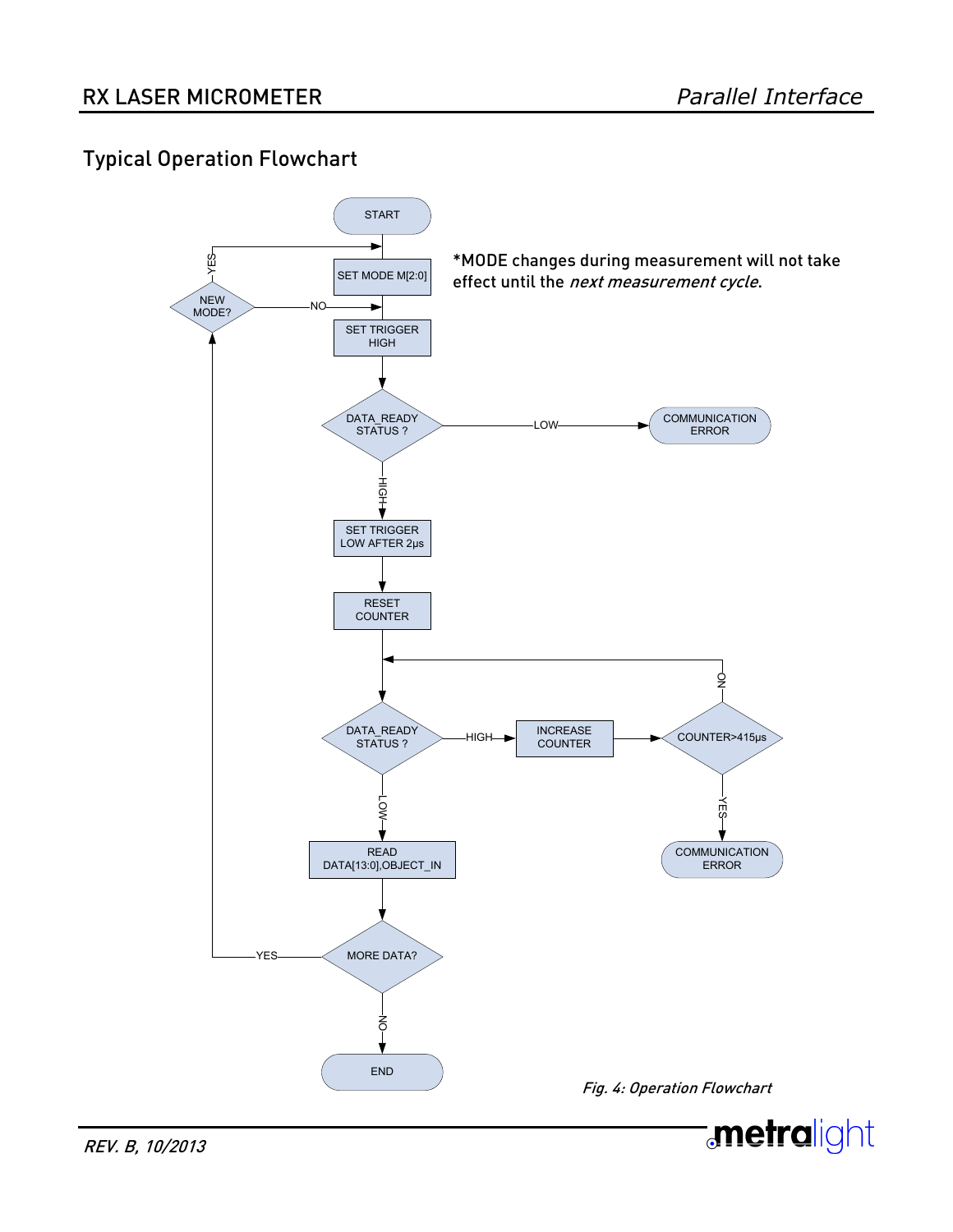#### Pinout

| PIN            | <b>TYPE</b> | <b>NAME</b>      | <b>DESCRIPTION</b>  |
|----------------|-------------|------------------|---------------------|
| 1              | <b>OUT</b>  | <b>TXD</b>       | Data TRANSMIT       |
| $\overline{2}$ | IN          | <b>RXD</b>       | <b>Data RECEIVE</b> |
| 3              | <b>GND</b>  | GND              | Ground              |
| $4 - 14$       |             | <b>NC</b>        | <b>NO CONNECT</b>   |
| 15             | 1/0         | MIS <sub>0</sub> | Don't use           |
| 16             | <b>PWR</b>  | <b>VCC</b>       | Internal VCC, +5V   |
| 17             | 1/0         | <b>SCK</b>       | Don't use           |
| 18             | 1/0         | <b>MOSI</b>      | Don't use           |
| 19             | 1/0         | /RESET           | Don't use           |
| 20             | <b>GND</b>  | GND              | Ground              |
| $21 - 22$      | <b>PWR</b>  | +PWR             | +12 to +24 VDC      |
| 23,24          | GND         | GND              | Ground              |

\* For normal operation connect only PINS: TXD,RXD,GND,+PWR

Table 5: RS232 Pinout

## COM Port Settings

Baud rate:115200b/s Data bits:8 Parity:None Flow control:None (Baud rate can be changed upon customer request)

### Accesories, Software, Cables

Metralight, Inc. provides an available Serial PCkit Package (i.e. Windows based SW; DB9 Cables M-F, power supply) for collection, processing and display of data. Standard terminals ( i.e. Windows HyperTerminal ) can be used to communicate. Various custom cables (e.g. Sensor to DB9, USB) are available. Please call if you have any specific requirements.

# Command Set

The listed serial command sets, can be used for custom application development or for standard terminals like HyperTerminal.

Other Custom processing commands can be added upon request .

(i.e. MIN, MAX limits, CALIBRATION, etc.)

See Appendix C for detail description of commands.

![](_page_5_Picture_16.jpeg)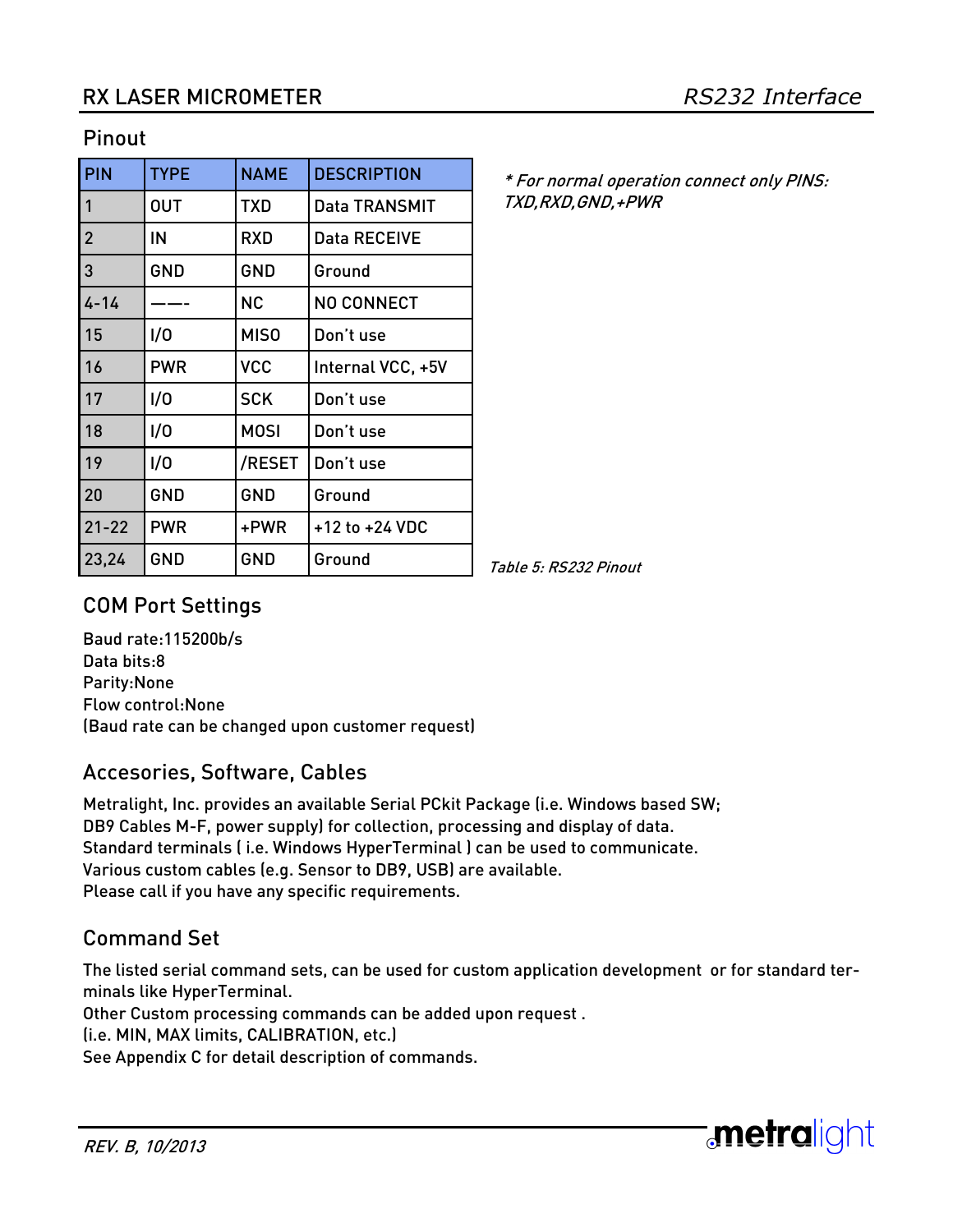The METRALIGHT RX, USB device is fast and easy to install. The Rx is powered via the USB port. USB drivers create a virtual COM port to communicate with any standard communication software (e.g. HyperTerminal). The USB interface uses the same command sets as the RS232 serial interface. Alternative drivers ( DLL library ) are also available, please call METRALIGHT, Inc. if you have other requirements.

![](_page_6_Picture_3.jpeg)

![](_page_6_Picture_4.jpeg)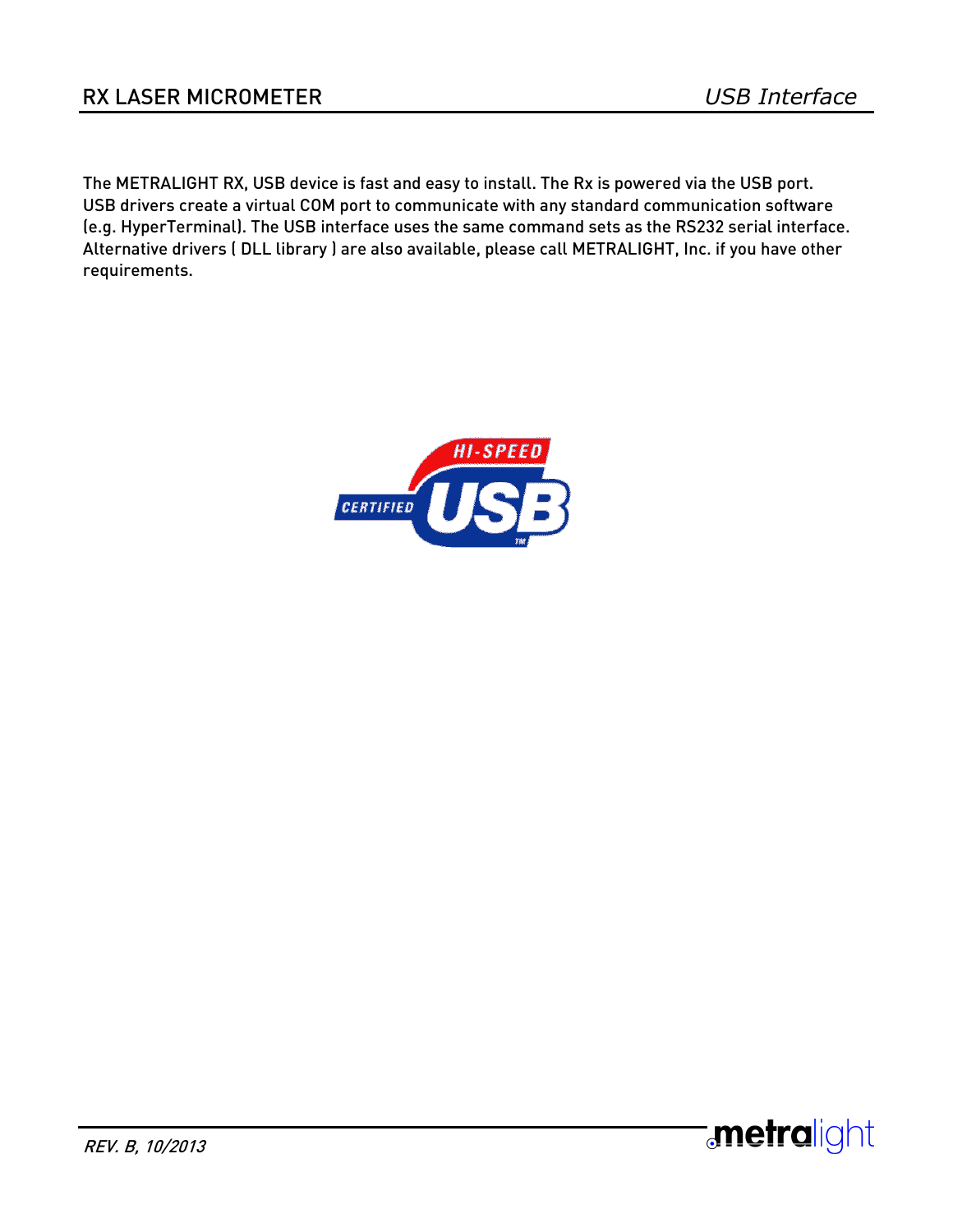#### Pinout

| PIN            | I/O        | <b>NAME</b>    | <b>DESCRIPTION</b>                          |  |
|----------------|------------|----------------|---------------------------------------------|--|
| $\mathbf{1}$   | <b>OUT</b> | <b>VOUT</b>    | Output Voltage                              |  |
| $\overline{2}$ | <b>GND</b> | <b>AGND</b>    | Analog Ground                               |  |
| 3              | <b>PWR</b> | <b>VCC</b>     | Internal +5V                                |  |
| $4 - 13$       |            | <b>NC</b>      | <b>NO CONNECT</b>                           |  |
| 14             | <b>OUT</b> | DATA_READY     | Data Ready at end of measure-<br>ment cycle |  |
| 15             |            | <b>NC</b>      | <b>NO CONNECT</b>                           |  |
| 16             | <b>OUT</b> | OBJECT IN      | <b>Object Present</b>                       |  |
| 17             | ΙN         | M <sub>0</sub> | Sets Measurement Mode (Edge,                |  |
| 18             | ΙN         | M1             | Diameter, Gap),<br>see MODE TABLE           |  |
| 19             | IN         | M <sub>2</sub> |                                             |  |
| 20             | IN         | <b>FILTER</b>  | Filters out small objects (e.g.<br>dust)    |  |
| 21,22          | <b>PWR</b> | $+$ PWR        | $+12$ to $+24$ VDC                          |  |
| 23,24          | <b>GND</b> | <b>GND</b>     | Ground                                      |  |

*\* For normal operation connect only PINS: VOUT,AGND,M0,M1,M2,GND,+PWR*

Table 6: Analog interface pinout

### Output Voltage, Modes

Analog interface of Rx series uses 12 bit DAC. Mode bits M0,M1,M2 should always be connected to High or Low level (VCC or GND). Analog output voltage: VOUT= 10V \* CODE / 4096. CODE is internal digital number. Range: 0..4000. Analog voltage range is then: 0 to 9.765625V.

| MODE #        | M <sub>2</sub> bit | M1 bit | M <sub>0</sub> bit | <b>Sensor Output Mode</b>                        |
|---------------|--------------------|--------|--------------------|--------------------------------------------------|
| O             | 0                  | 0      | 0                  | Edge 1                                           |
|               | 0                  | 0      |                    | Edge 2                                           |
| $\mathcal{P}$ | 0                  |        | $\mathbf 0$        | <b>Diameter</b>                                  |
| 3             | 0                  |        |                    | Gap                                              |
| 4             |                    | 0      | $\mathbf 0$        | Center                                           |
| 5             |                    | 0      |                    | First EDGE (position of the first solid edge)    |
| 6             |                    |        | $\mathbf 0$        | First DIAMETER (first full diameter measurement) |
|               |                    |        |                    | <b>CUSTOM</b>                                    |

Table 7: Measurement Modes

![](_page_7_Picture_11.jpeg)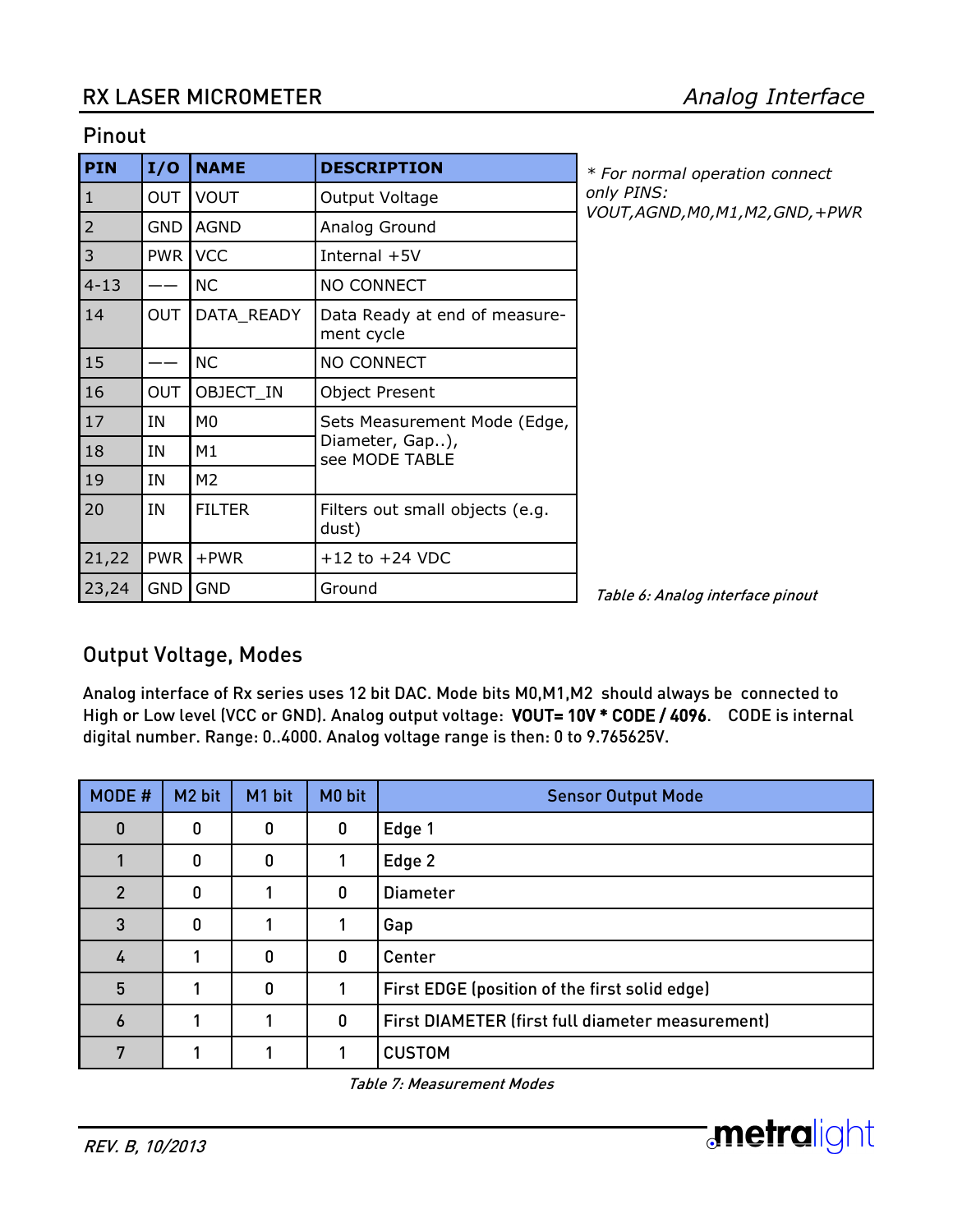#### Installation Notes

- USE APPROPRIATE MOUNTING SCREWS (SEE MECHANICAL DRAWING)
- !!! AVOID DIRECT SUNLIGHT !!! AND OTHER NON VISIBLE LIGHT SOURCES. RX SENSORS USES RG9 FILTERS TO FILTER OUT VISIBLE LIGHT (SEE CHARTS BELOW)
- ALWAYS KEEP OPTICAL WINDOWS CLEAN, FREE FROM DUST AND FINGERPRINTS , AVOID SCRATCHES ON THE OPTICAL WINDOWS.

![](_page_8_Figure_6.jpeg)

APPLY CORRECT VOLTAGE - SEE ELECTRICAL SPECIFICATION

Fig. 5: Transmittance of optical (RG9) filter

## **Warranty**

METRALIGHT provides a ONE YEAR manufacturer's limited warranty against defective materials and workmanship. Please do not attempt to open the unit, as this will void all warranties.

### Contacts

METRALIGHT, Inc. 1670 S. Amphlett Blvd., Unit # 214-M Mailstop # 1008 San Mateo, CA 94402 phone: (650) 581 3088, fax: (650) 808 9830 email: sales@metralight.com technical support: support@metralight.com web site: http://www.metralight.com

![](_page_8_Picture_13.jpeg)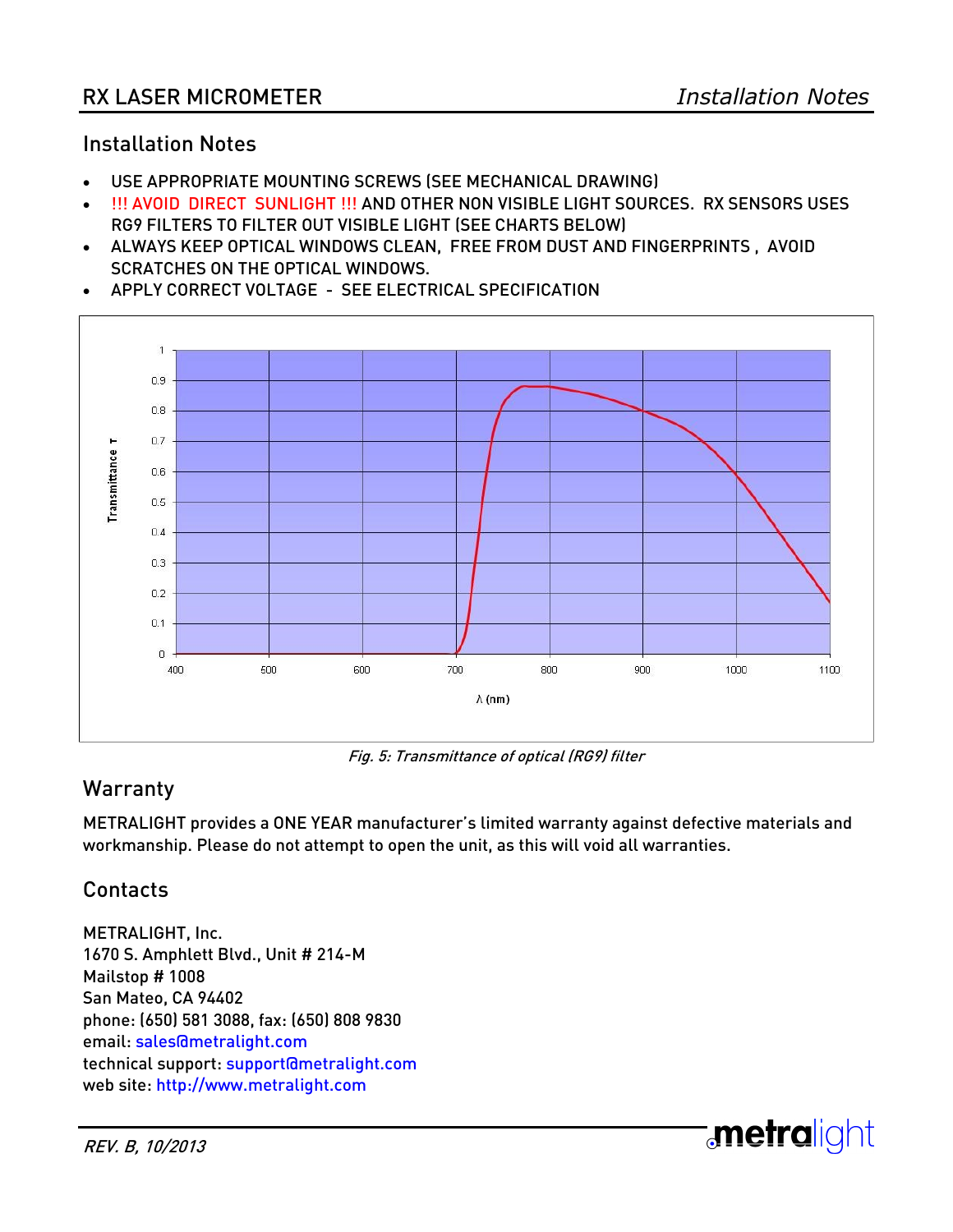# RX LASER MICROMETER

![](_page_9_Picture_3.jpeg)

![](_page_9_Picture_5.jpeg)

![](_page_9_Figure_7.jpeg)

![](_page_9_Picture_9.jpeg)

![](_page_9_Figure_11.jpeg)

![](_page_9_Picture_14.jpeg)

Fig.6: EDGE1 MODE, LEADING EDGE Fig.7: EDGE1 MODE, MULTIPLE OBJECTS

![](_page_9_Picture_16.jpeg)

Fig.8: EDGE2 MODE, TRAILING EDGE Fig.9: EDGE2 MODE, MULTIPLE OBJECTS

![](_page_9_Picture_18.jpeg)

Fig. 10: DIA MODE Fig. 11: DIA MODE, MULTIPLE OBJECTS

![](_page_9_Picture_20.jpeg)

Fig. 12: GAP MODE Fig. 13: GAP MODE, MULTIPLE OBJECTS

![](_page_9_Picture_22.jpeg)

Fig. 14: CENTER MODE Fig. 15: CENTER MODE, MULTIPLE OB-

![](_page_9_Picture_24.jpeg)

Fig.16: SOLID MODE, MULTIPLE OBJECTS Fig.17: CUSTOM MODE, For Example IC LEADS Dimension measurement OR Detects BENT Leads or Missing Leads.

![](_page_9_Picture_26.jpeg)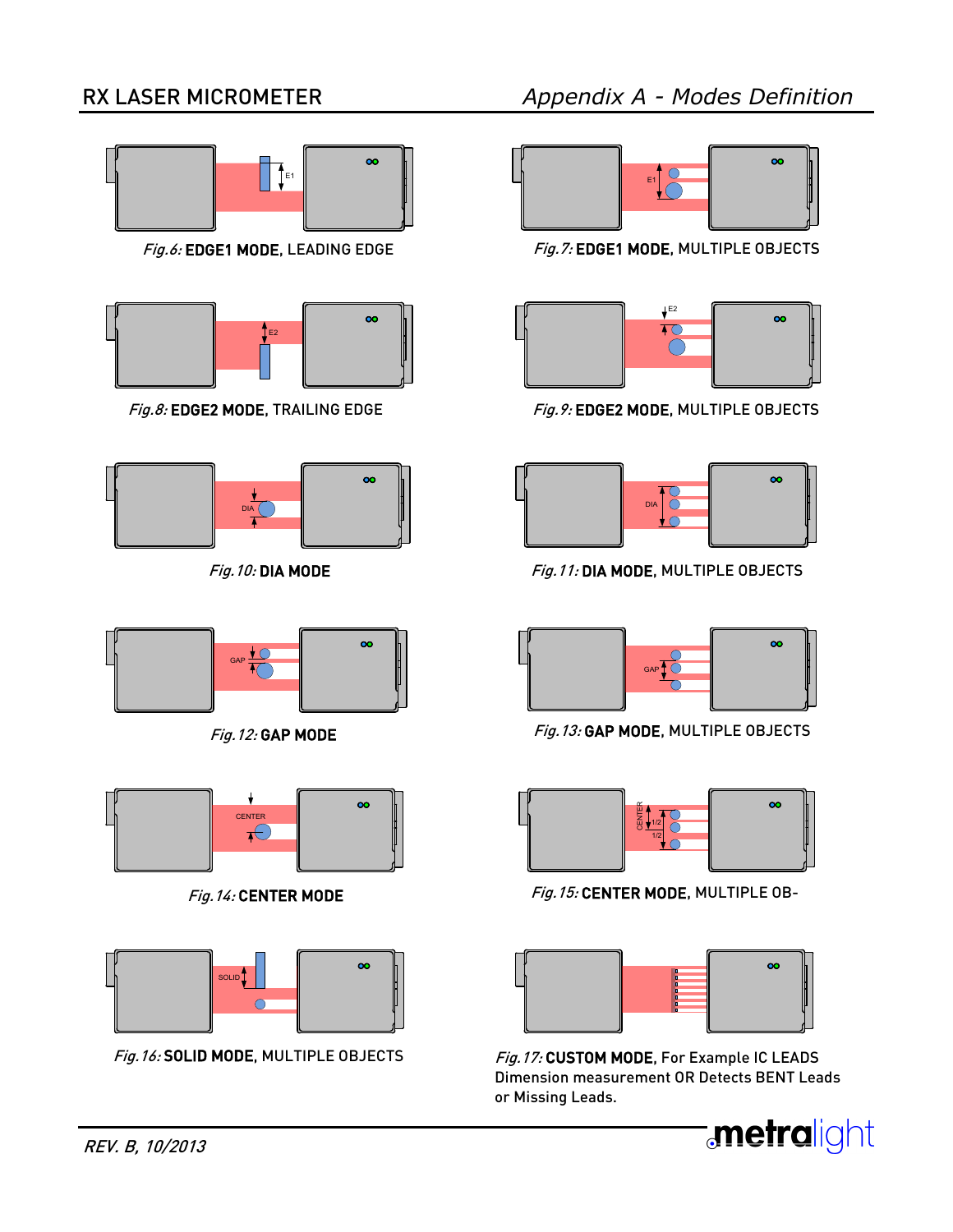![](_page_10_Figure_2.jpeg)